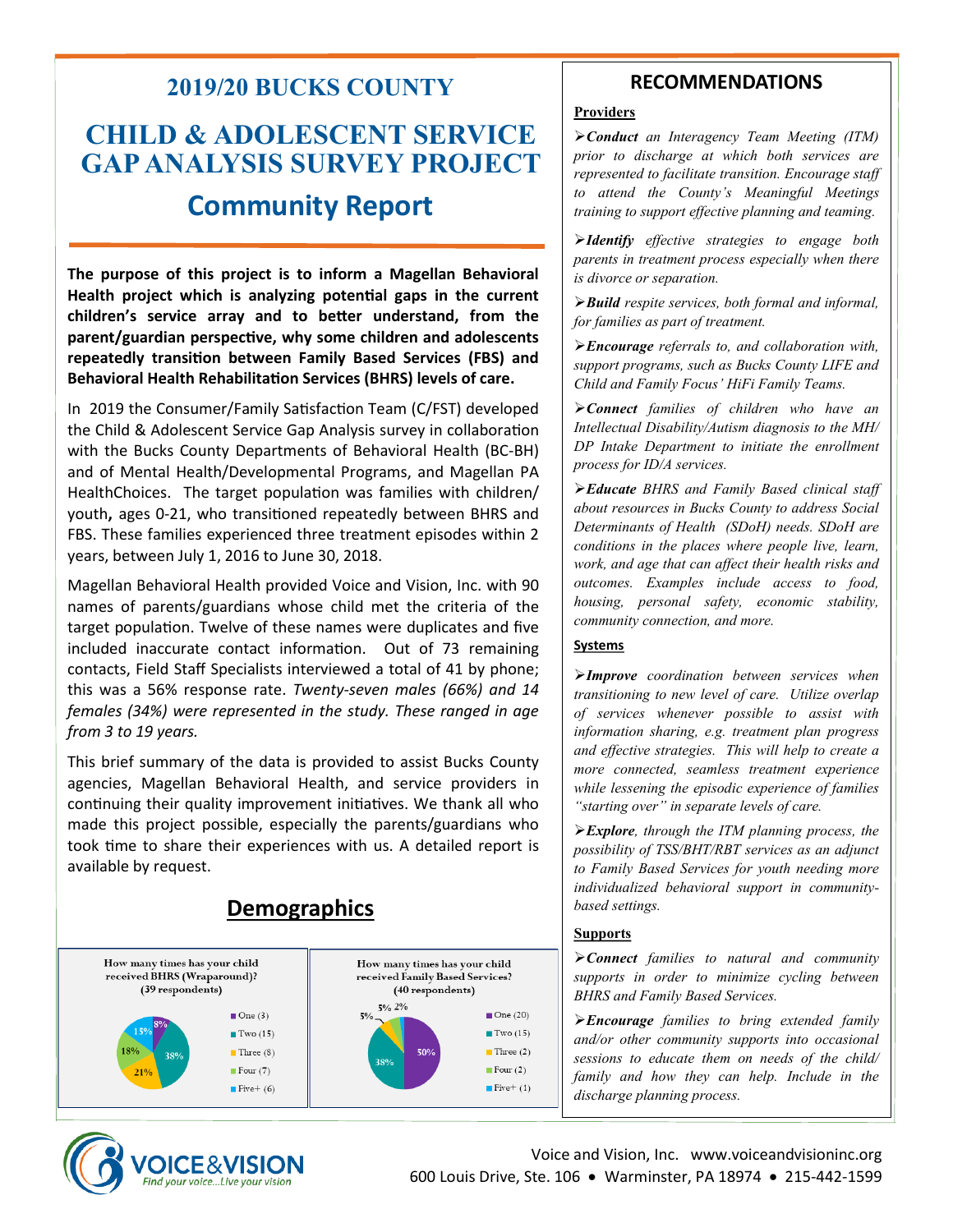### **Demographics continued...**



**Nineteen parents reported 3 or more diagnoses for their child.**  Other responses of 5% or less: "Prefer not to share" (2); "Other" (2); "Physical health" (2); "Schizophrenia/psychosis disorder" (1); "Disruptive mood dysregulation" (1); "I don't know" (1); "Social phobia" (0); "OCD" (0)



### **Objective 1:** *What mental health treatment service gaps in BHRS and/or Family Based did families encounter that caused transitioning to the next level of care?*

When asked about **why their child transitioned from BHRS to FBS**, the top responses from 41 parents included: BHRS team and/or other professional recommendation (24/59%), the family needed an increased level of support (20/49%), or the child's symptoms increased (16/39%).

For those **transitioning from FBS to BHRS**, the reasons included FBS team and/or professional recommended it (33/83%), the time limit on Family Based had been met (11/28%), or the child's needs were better served by the BHRS model of service (8/20%).



Ten families (24%) indicated that there was a **gap in services** for their child that lasted **one month or longer** during the transition period between BHRS to Family Based; twenty-one families (51%) experienced a gap in services that lasted longer than one month when transitioning from Family Based to BHRS.

Ten parents (25%) reported there wasn't anything they needed as part of their BHRS that they didn't receive. The other 29 respondents indicated the following needs related to staffing: continuity/consistency of staff (8/21%); reliable/respectful staff (8/21%); available staff (6/15%); and effective services/child improvement (5/13%).

Seven parents (17%) said they didn't need anything more as part of their child's FBS. The other 34 respondents shared the following top needs: longer FBS (9/22%); continuity/consistency of staff (8/20%); services provided at school or camp (6/15%); and BHRS specific services (ABA, Behavioral Specialist, TSS) (5/12%).

Twenty-one parents whose child transitioned from FBS to BHRS reported stressors or challenges including: Other special needs family member (32%); financial hardship (24%); housing issues (20%); divorce, trauma, or illness (17% each). Fourteen of these parents indicated **Family Based Services offered help in the following top ways:** therapy (5/36%); learning skills (4/29%); medication changes (3/21%); and Team recommendations for new services (3/21%).



#### **Considerations**

**Thirty-two families (78%) reported no connections to resources prior to transition from BHRS to FBS; thirty-three families (82%) indicated they were not connected to resources prior to transition from FBS to BHRS.** BHRS and FBS each recommended respite to 3 families. NAMI was recommended by BHRS to 1 family, and by FBS to 3 families. Though often identified as a need by clinical teams, mental health referrals for another household member were lacking from both services (2 FBS/1 BHRS). The \*other resources offered by BHRS were: adoption support and

resource pamphlets. No one said that either service connected them to the following: TIP; peer support; natural supports; developmental programs; or a personal care attendant/home health aide (for IDD).

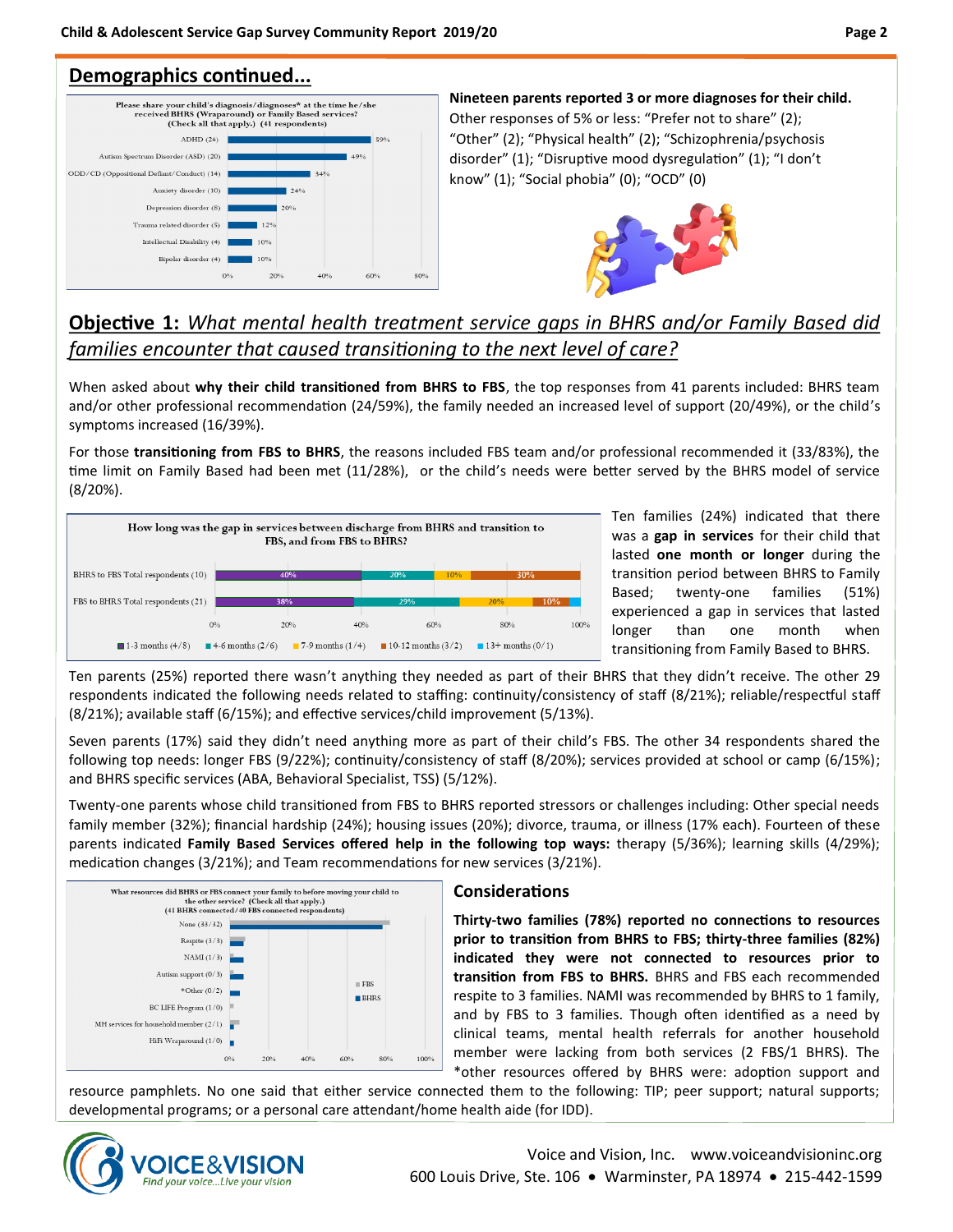### **Objective 1 continued...**



**Twenty-six parents (63%) shared various challenges** in the family which impacted their child's transition from BHRS to FBS:

 Other household member with special needs/personal challenges (13/32%)

- $\bullet$  Illness in the family (9/22%)
- Financial difficulties (9/22%)
- Trauma (8/20%)
- Divorce or separation (8/20%)

Challenges were similar for the 21 parents (51%) who indicated their family experienced stressors that influenced their child's transition from FBS to BHRS.

### **Objective 2:** *What did families need (besides MH services) to support them during their child's treatment that was not available to them?*

*Families need more help connecting to community and "natural" supports. Many of the practical needs they experience (issues with housing, finances, transportation, food, etc.) can be provided through informal or community supports.* 

#### *Strengths*

Most parents reported getting support from at least one "natural" or community support. **Most support came from extended family (85%)** or friends (71%). Over half (56%) reported receiving support from the child's school.

When asked how their community or "natural" supports were involved in their child's treatment plan, 26 parents (63%) shared that family and friends support them through talking and other means, 14 (34%) indicated their child's school communicates with the family, and 14 (34%) said schools and camps offer effective activities and programs for their child.

### *Considerations*

Very few parents reported getting support from the following:

- Parents of children with similar needs (9/22%)
- Support groups (5/12%)



- Social skills groups (1/2%)
- Advocacy groups (Bucks County LIFE, etc.) (1/2%)

Although nineteen parents (46%) indicated they didn't need support finding help with a variety of needs and resources, 22 parents (54%) said they found it difficult to find support and resources in the following top areas of need:

- Financial needs (14/34%)
	- Access to food (10/24%)
- SSI/SSDI (8/20%) ◆ Transportation (7/17%)
- Housing assistance (9/22%)

**Twenty-two parents shared various difficulties** they encountered in seeking help to address the above needs. Ten parents (45%) had difficulty connecting to help for financial needs that included employment assistance and

help with paying bills. Difficulty connecting to SSI/SSDI or losing disability benefits was mentioned by six parents (27%) as was difficulty connecting to government housing or finding affordable housing and transportation issues.

When asked what **other additional support** would help their child and/or family, twenty-one parents said nothing more was needed. The **following top needs were expressed by twenty parents:** 

Respite care for siblings with special needs (5/25%)

Financial assistance for child's supplies/activities (4/20%)

- Overall support, information, and resources (4/20%)
- Longer services; consistent services/staff (3/15%)
- Help with transportation (2/10%)